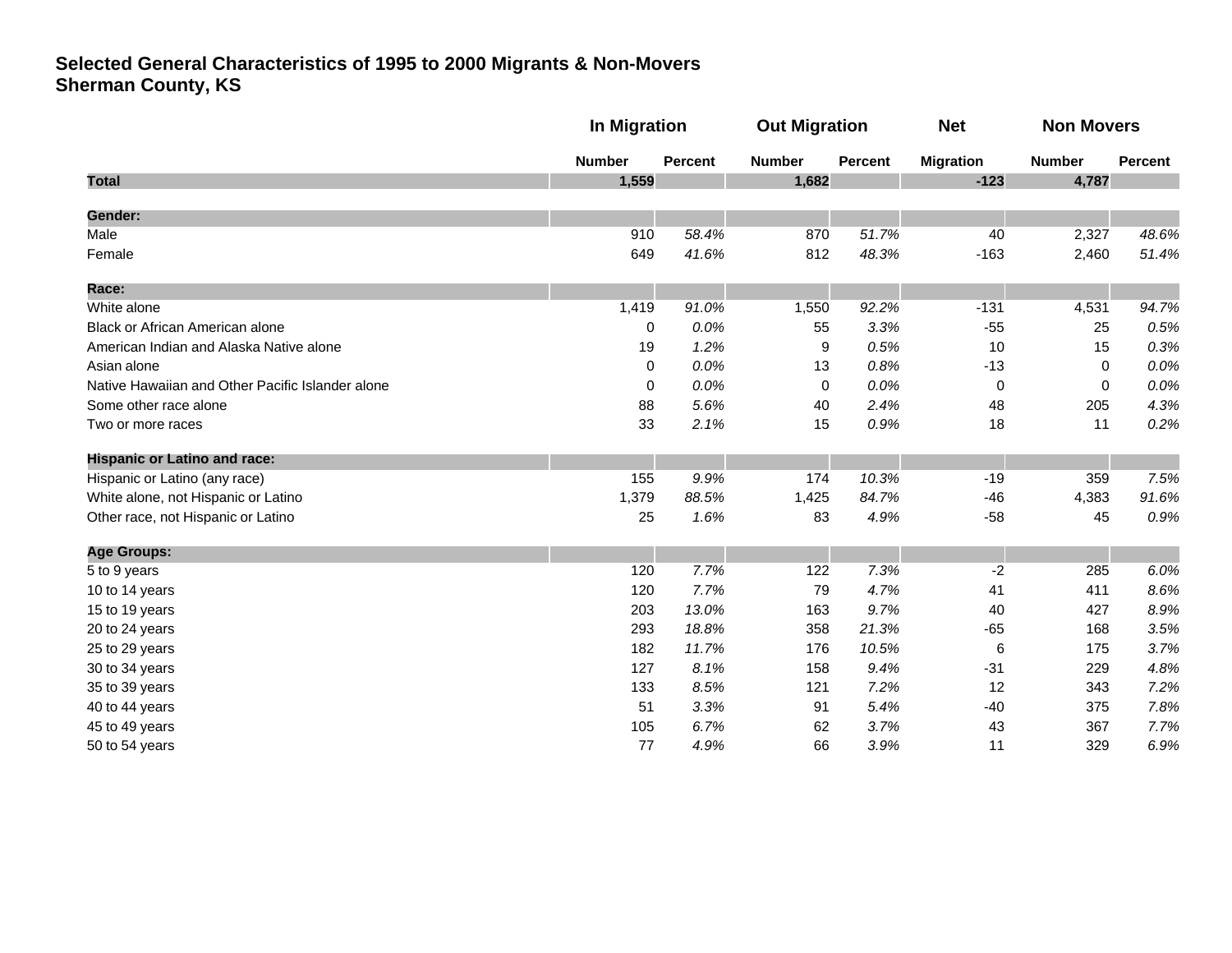|                                                                   | In Migration  |                | <b>Out Migration</b> |                | <b>Net</b>       | <b>Non Movers</b> |                |
|-------------------------------------------------------------------|---------------|----------------|----------------------|----------------|------------------|-------------------|----------------|
|                                                                   | <b>Number</b> | <b>Percent</b> | <b>Number</b>        | <b>Percent</b> | <b>Migration</b> | <b>Number</b>     | <b>Percent</b> |
| <b>Age Groups (continued):</b>                                    |               |                |                      |                |                  |                   |                |
| 55 to 59 years                                                    | 12            | 0.8%           | 39                   | 2.3%           | $-27$            | 374               | 7.8%           |
| 60 to 64 years                                                    | 9             | 0.6%           | 41                   | 2.4%           | $-32$            | 284               | 5.9%           |
| 65 to 69 years                                                    | 33            | 2.1%           | 37                   | 2.2%           | $-4$             | 225               | 4.7%           |
| 70 to 74 years                                                    | 9             | 0.6%           | 47                   | 2.8%           | $-38$            | 309               | 6.5%           |
| 75 to 79 years                                                    | 0             | 0.0%           | 30                   | 1.8%           | $-30$            | 182               | 3.8%           |
| 80 to 84 years                                                    | 0             | 0.0%           | 30                   | 1.8%           | $-30$            | 232               | 4.8%           |
| 85 years and over                                                 | 85            | 5.5%           | 62                   | 3.7%           | 23               | 72                | 1.5%           |
| <b>Educational Attainment (Population age 25 years and over):</b> |               |                |                      |                |                  |                   |                |
| Less than 9th grade                                               | 79            | 9.6%           | 78                   | 8.1%           | $\mathbf 1$      | 181               | 5.2%           |
| 9th - 12th grade, no diploma                                      | 56            | 6.8%           | 90                   | 9.4%           | $-34$            | 262               | 7.5%           |
| High school graduate or equivalency                               | 236           | 28.7%          | 315                  | 32.8%          | $-79$            | 1,315             | 37.6%          |
| Some college, no degree                                           | 225           | 27.3%          | 225                  | 23.4%          | 0                | 1,049             | 30.0%          |
| Associate degree                                                  | 94            | 11.4%          | 73                   | 7.6%           | 21               | 174               | 5.0%           |
| Bachelor's degree                                                 | 110           | 13.4%          | 116                  | 12.1%          | $-6$             | 366               | 10.5%          |
| Graduate or professional degree                                   | 23            | 2.8%           | 63                   | 6.6%           | $-40$            | 149               | 4.3%           |
| Household Types (HH population age 5 years and over):             |               |                |                      |                |                  |                   |                |
| Married-couple family HH with children under 18                   | 520           | 35.6%          | 650                  | 44.5%          | $-130$           | 1,880             | 39.5%          |
| Married-couple family HH without children under 18                | 220           | 15.1%          | 270                  | 18.5%          | $-50$            | 1,630             | 34.2%          |
| Other family households with children under 18                    | 170           | 11.6%          | 130                  | 8.9%           | 40               | 380               | 8.0%           |
| Other family households without children under 18                 | 60            | 4.1%           | 40                   | 2.7%           | 20               | 130               | 2.7%           |
| Non-family households                                             | 490           | 33.6%          | 370                  | 25.3%          | 120              | 740               | 15.5%          |
| Household Income in 1999 (HH population age 5 years and over):    |               |                |                      |                |                  |                   |                |
| Under \$25,000                                                    | 610           | 41.8%          | 460                  | 31.5%          | 150              | 1,100             | 23.1%          |
| \$25,000 to \$49,999                                              | 380           | 26.0%          | 410                  | 28.1%          | $-30$            | 1,810             | 38.0%          |
| \$50,000 to \$74,999                                              | 250           | 17.1%          | 500                  | 34.2%          | $-250$           | 1,160             | 24.4%          |
| \$75,000 to \$99,999                                              | 170           | 11.6%          | 50                   | 3.4%           | 120              | 450               | 9.5%           |
| \$100,000 to \$199,999                                            | 40            | 2.7%           | 50                   | 3.4%           | $-10$            | 210               | 4.4%           |
| \$200,000 or more                                                 | 10            | 0.7%           | 0                    | 0.0%           | 10               | 30                | 0.6%           |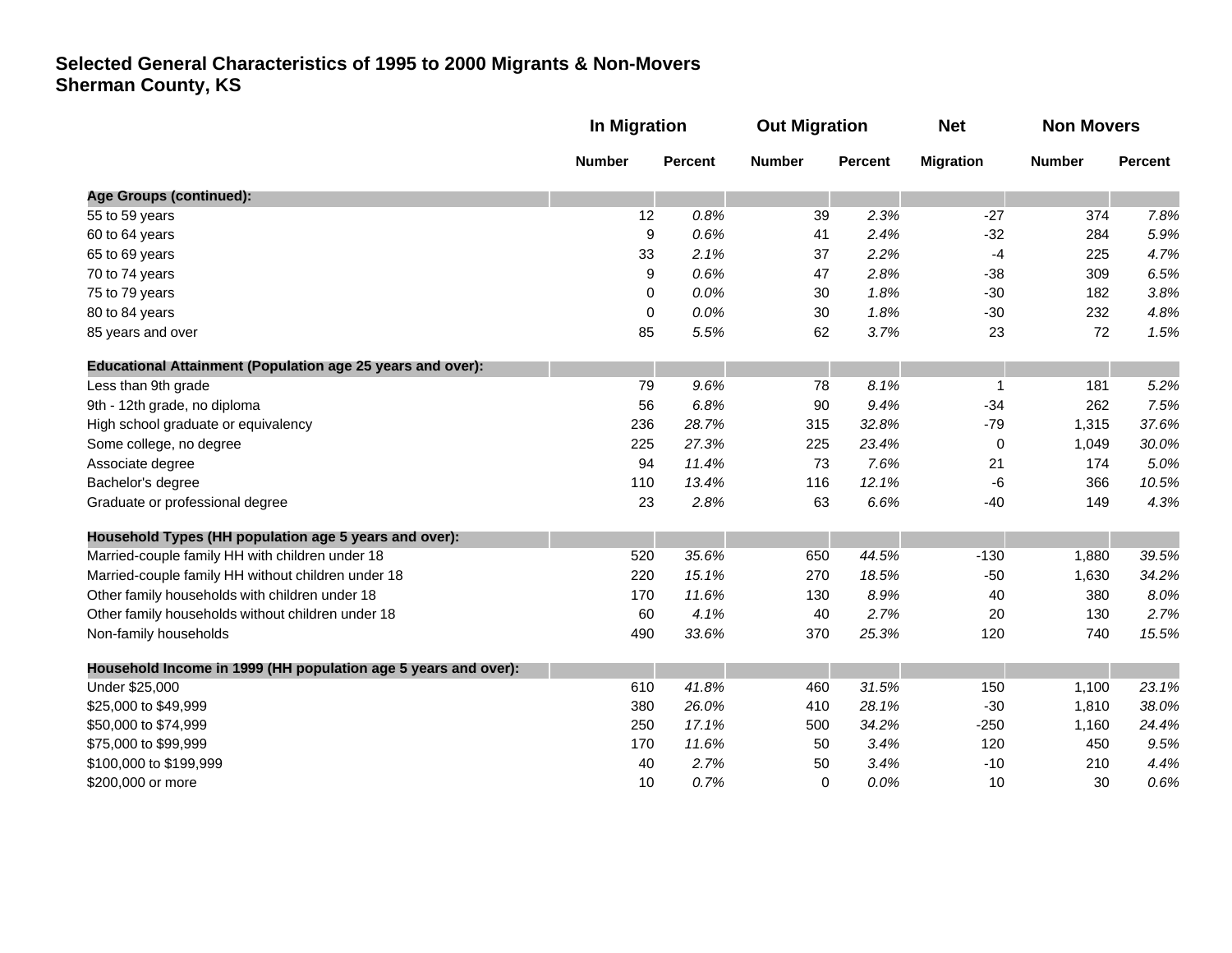|                                                                                       |               | In Migration   |                | <b>Out Migration</b> |                  | <b>Non Movers</b> |                |
|---------------------------------------------------------------------------------------|---------------|----------------|----------------|----------------------|------------------|-------------------|----------------|
|                                                                                       | <b>Number</b> | <b>Percent</b> | <b>Number</b>  | <b>Percent</b>       | <b>Migration</b> | <b>Number</b>     | <b>Percent</b> |
| Income of Persons in 1999 (Population age 16 and over):                               |               |                |                |                      |                  |                   |                |
| No income                                                                             | 76            | 5.8%           | 217            | 14.8%                | $-141$           | 339               | 8.5%           |
| less than \$4,999                                                                     | 133           | 10.1%          | 225            | 15.4%                | $-92$            | 389               | 9.7%           |
| \$5,000 - \$9,999                                                                     | 282           | 21.4%          | 194            | 13.3%                | 88               | 450               | 11.2%          |
| \$10,000 - \$14,999                                                                   | 212           | 16.1%          | 227            | 15.5%                | $-15$            | 566               | 14.1%          |
| \$15,000 - \$19,999                                                                   | 110           | 8.3%           | 130            | 8.9%                 | $-20$            | 476               | 11.9%          |
| \$20,000 - \$24,999                                                                   | 182           | 13.8%          | 84             | 5.7%                 | 98               | 391               | 9.8%           |
| \$25,000 - \$34,999                                                                   | 154           | 11.7%          | 163            | 11.1%                | $-9$             | 683               | 17.0%          |
| \$35,000 - \$49,999                                                                   | 100           | 7.6%           | 126            | 8.6%                 | $-26$            | 378               | 9.4%           |
| \$50,000 - \$74,999                                                                   | 37            | 2.8%           | 78             | 5.3%                 | $-41$            | 237               | 5.9%           |
| \$75,000 - \$99,999                                                                   | 18            | 1.4%           | 18             | 1.2%                 | 0                | 60                | 1.5%           |
| \$100,000 and over                                                                    | 15            | 1.1%           | $\overline{2}$ | 0.1%                 | 13               | 40                | 1.0%           |
| Labor Force Status (Population age 16 and over):                                      |               |                |                |                      |                  |                   |                |
| Employed                                                                              | 806           | 61.1%          | 821            | 56.1%                | $-15$            | 2,587             | 64.5%          |
| Unemployed                                                                            | 55            | 4.2%           | 77             | 5.3%                 | $-22$            | 55                | 1.4%           |
| Armed forces                                                                          | $\mathbf 0$   | 0.0%           | 28             | 1.9%                 | $-28$            | $\mathbf 0$       | 0.0%           |
| Not in labor force                                                                    | 458           | 34.7%          | 538            | 36.7%                | $-80$            | 1,367             | 34.1%          |
| Occupation (Employed civilian population age 16 and over):                            |               |                |                |                      |                  |                   |                |
| Management, professional and related occupations :                                    |               |                |                |                      |                  |                   |                |
| Management business and financial                                                     | 38            | 4.7%           | 57             | 6.9%                 | $-19$            | 413               | 16.0%          |
| Professional and related                                                              | 116           | 14.4%          | 130            | 15.8%                | $-14$            | 311               | 12.0%          |
| Service occupations:                                                                  |               |                |                |                      |                  |                   |                |
| Protective service                                                                    | 26            | 3.2%           | 19             | 2.3%                 | $\overline{7}$   | 26                | 1.0%           |
| Other service                                                                         | 137           | 17.0%          | 142            | 17.3%                | -5               | 456               | 17.6%          |
| Sales and office occupations:                                                         |               |                |                |                      |                  |                   |                |
| Sales and related                                                                     | 90            | 11.2%          | 70             | 8.5%                 | 20               | 377               | 14.6%          |
| Office and administrative support                                                     | 100           | 12.4%          | 132            | 16.1%                | $-32$            | 349               | 13.5%          |
| Farming fishing and forestry occupations                                              | 42            | 5.2%           | 37             | 4.5%                 | $\sqrt{5}$       | 90                | 3.5%           |
| Construction, extractions and maintenance occupations:<br>Construction and extraction | 66            | 8.2%           | 34             | 4.1%                 | 32               | 133               | 5.1%           |
|                                                                                       | 94            | 11.7%          | 102            |                      | $-8$             | 136               | 5.3%           |
| Installation maintenance and repair                                                   |               |                |                | 12.4%                |                  |                   |                |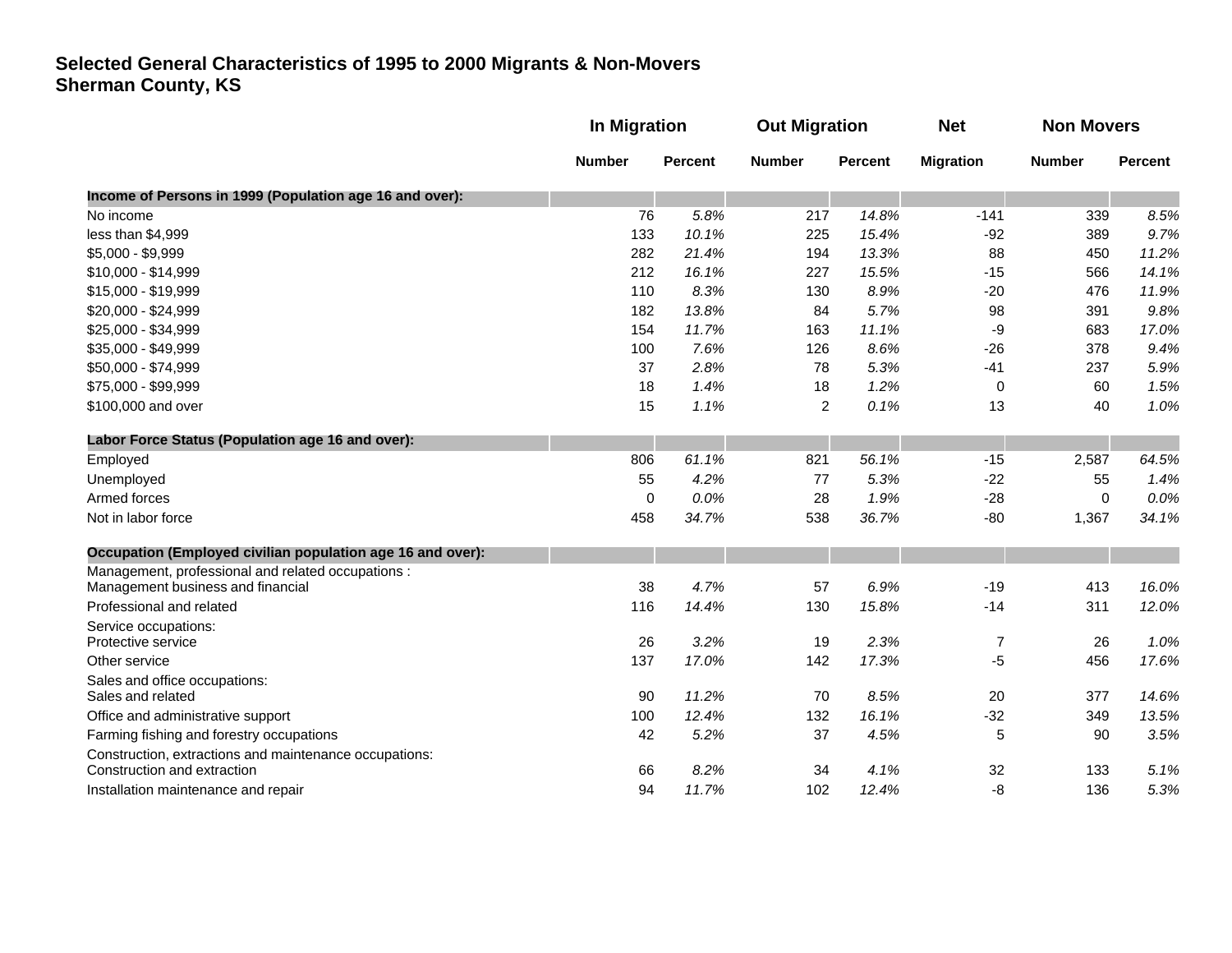|                                                             | In Migration  |                | <b>Out Migration</b> |                | <b>Net</b>       | <b>Non Movers</b> |                |
|-------------------------------------------------------------|---------------|----------------|----------------------|----------------|------------------|-------------------|----------------|
|                                                             | <b>Number</b> | <b>Percent</b> | <b>Number</b>        | <b>Percent</b> | <b>Migration</b> | <b>Number</b>     | <b>Percent</b> |
| <b>Occupation (continued):</b>                              |               |                |                      |                |                  |                   |                |
| Production, transportation and material moving occupations: |               |                |                      |                |                  | 84                |                |
| Production                                                  | 15            | 1.9%           | 47                   | 5.7%           | $-32$            |                   | 3.2%           |
| Transportation and material moving                          | 82            | 10.2%          | 51                   | 6.2%           | 31               | 212               | 8.2%           |
| Industry (Employed civilian population age 16 and over):    |               |                |                      |                |                  |                   |                |
| Agriculture, forestry, fishing, and hunting                 | 80            | 9.9%           | 50                   | 6.1%           | 30               | 332               | 12.8%          |
| Mining                                                      | 0             | 0.0%           | 13                   | 1.6%           | $-13$            | 11                | 0.4%           |
| Construction                                                | 76            | 9.4%           | 32                   | 3.9%           | 44               | 171               | 6.6%           |
| Manufacturing                                               | 27            | 3.3%           | 53                   | 6.5%           | $-26$            | 97                | 3.7%           |
| Wholesale trade                                             | 48            | 6.0%           | 60                   | 7.3%           | $-12$            | 102               | 3.9%           |
| Retail trade                                                | 107           | 13.3%          | 91                   | 11.1%          | 16               | 449               | 17.4%          |
| Transportation, warehousing, and utilities                  | 49            | 6.1%           | 72                   | 8.8%           | $-23$            | 127               | 4.9%           |
| Information                                                 | 43            | 5.3%           | 86                   | 10.5%          | $-43$            | 83                | 3.2%           |
| Finance, insurance, real estate, and rental and leasing     | 19            | 2.4%           | 25                   | 3.0%           | -6               | 146               | 5.6%           |
| Prof., sci., mgmt, admin. & waste mgmt services             | 8             | 1.0%           | 26                   | 3.2%           | $-18$            | 99                | 3.8%           |
| Educational, health, and social services                    | 176           | 21.8%          | 107                  | 13.0%          | 69               | 578               | 22.3%          |
| Arts, ent., rec., accommodation, & food services            | 64            | 7.9%           | 112                  | 13.6%          | $-48$            | 178               | 6.9%           |
| Other services (except public administration)               | 44            | 5.5%           | 30                   | 3.7%           | 14               | 105               | 4.1%           |
| Public administration                                       | 65            | 8.1%           | 64                   | 7.8%           | 1                | 109               | 4.2%           |
| <b>Marital Status (Population age 15 and over):</b>         |               |                |                      |                |                  |                   |                |
| Now married (except separated)                              | 544           | 41.2%          | 805                  | 54.4%          | $-261$           | 2,633             | 64.4%          |
| Widowed                                                     | 70            | 5.3%           | 32                   | 2.2%           | 38               | 496               | 12.1%          |
| <b>Divorced</b>                                             | 148           | 11.2%          | 130                  | 8.8%           | 18               | 186               | 4.5%           |
| Separated                                                   | 24            | 1.8%           | 40                   | 2.7%           | $-16$            | 39                | 1.0%           |
| Never married                                               | 533           | 40.4%          | 474                  | 32.0%          | 59               | 737               | 18.0%          |
| Poverty Status in 1999 (Population for whom determined):    |               |                |                      |                |                  |                   |                |
| Family income in 1999 below poverty level                   | 324           | 21.8%          | 200                  | 13.8%          | 124              | 443               | 9.3%           |
| Family income in 1999 at or above poverty level             | 1,165         | 78.2%          | 1,251                | 86.2%          | $-86$            | 4,344             | 90.7%          |